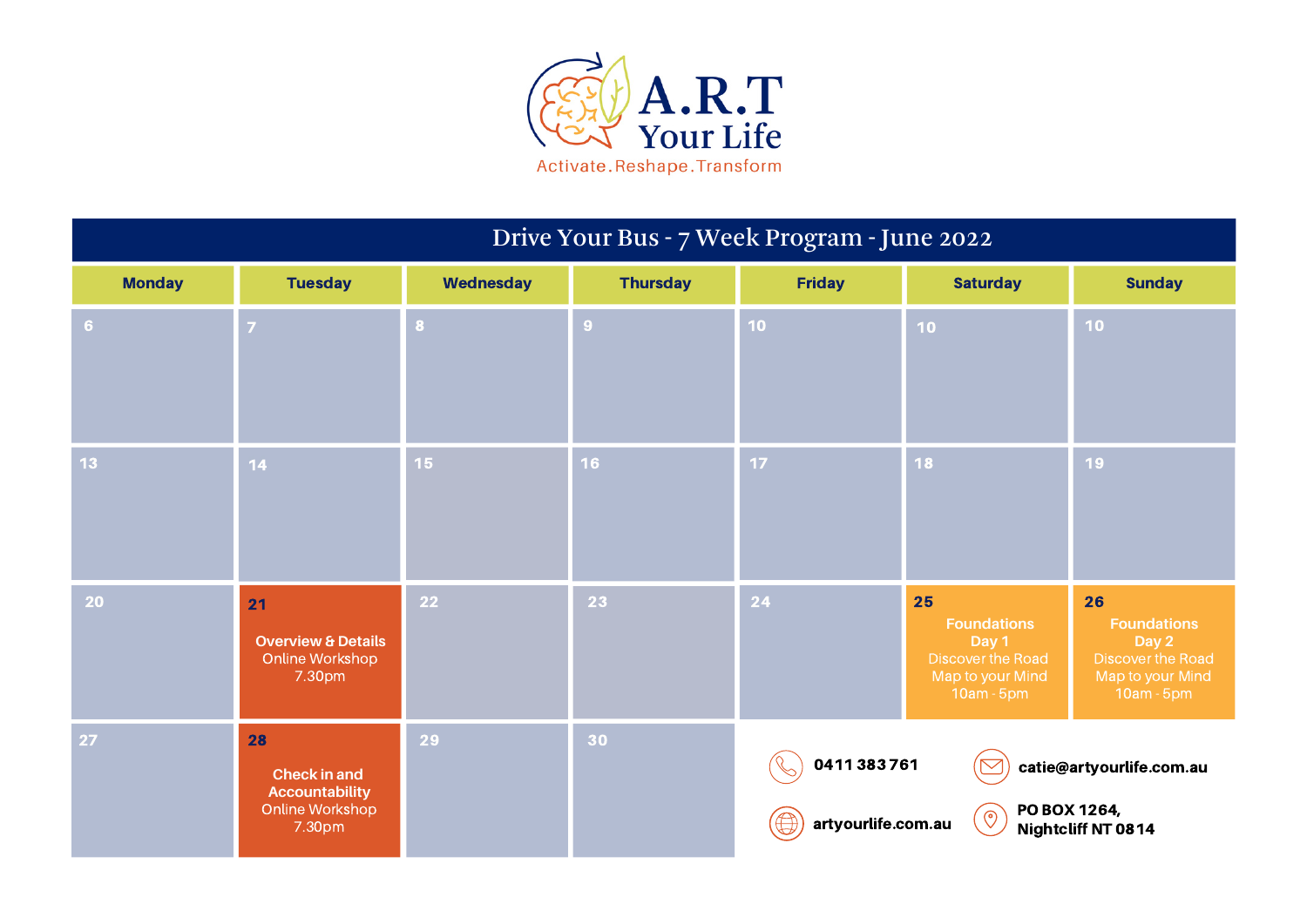

## Drive Your Bus - 7 Week Program - July 2022

| <b>Monday</b>  | <b>Tuesday</b>                                                                                           | Wednesday      | <b>Thursday</b> | <b>Friday</b>                    | <b>Saturday</b>                                                                                           | <b>Sunday</b>                                                                        |
|----------------|----------------------------------------------------------------------------------------------------------|----------------|-----------------|----------------------------------|-----------------------------------------------------------------------------------------------------------|--------------------------------------------------------------------------------------|
| $\overline{4}$ | $5\phantom{1}$<br><b>Loving the Voice</b><br><b>Inside your Head</b><br>Online Workshop<br>7.30pm        | $6\phantom{a}$ | $\overline{7}$  | 8                                | $\overline{9}$<br><b>Enjoying Food for</b><br><b>Food and Being</b><br><b>Body Positive</b><br>10am - 5pm | 10<br><b>Behaviour Dynamics -</b><br>Yours,<br><b>Everybody Else's</b><br>10am - 4pm |
| 11             | 12<br><b>The Power of Your</b><br><b>Unconcious Mind</b><br>and Mindfulness<br>Online Workshop<br>7.30pm | 13             | 14              | 15 <sub>1</sub>                  | 16                                                                                                        | 17                                                                                   |
| <b>18</b>      | 19<br><b>Guilt and Shame -</b><br>how to let go!<br>Online Workshop<br>7.30pm                            | 20             | $21$            | 22                               | 23                                                                                                        | 24<br><b>Magical</b><br><b>Relationships</b><br>$11am - 4pm$                         |
| 25             | 26<br><b>Feelings Matter -</b><br>the Good, the Bad,<br>the Ugly<br>Online Workshop<br>7.30pm            | 27             | 28              | 0411383761<br>artyourlife.com.au | PO BOX 1264,<br>$\Theta$                                                                                  | catie@artyourlife.com.au<br><b>Nightcliff NT 0814</b>                                |